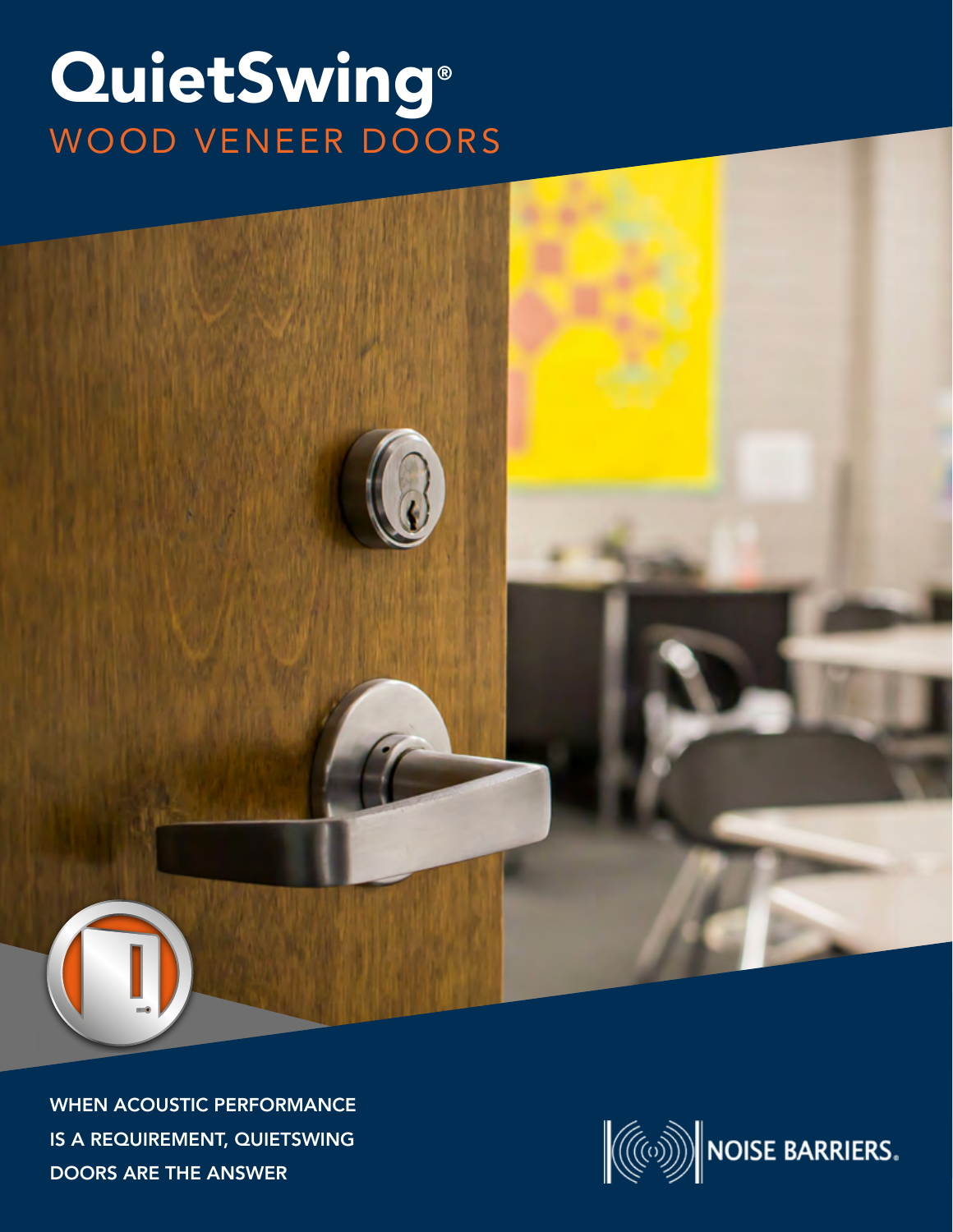## **QuietSwing®** WOOD VENEER DOORS

Noise Barriers is your turnkey provider for all sound control door needs.



- Guaranteed acoustic performance.
- All doors are tested at an independent NVLAP approved testing facility.
- All hardware, seals and hinges are factory installed.
- Door includes custom cam-lift hinge design, eliminating the need for a threshold in most applications.
- Adjustable mortised bottom seal allows the door to adapt to site floor conditions.
- Double magnetic seals at head and jambs.
- Split-frame assembly allows installation into existing openings.
- All doors with vision panels are factory glazed prior to shipment
- Designed to work with standard building hardware, factory installed if desired.
- Ease of operation conforms to ADA.

## SINGLE-LEAF & DOUBLE-LEAF DESIGN

- Studios
- Performance Halls
- Classrooms
- Jury Rooms
- Mechanical Equipment Rooms Physicians Offices
- Control Rooms
- Secure Areas
- Conference Rooms
- Secure Areas
- Auditoriums
- Quiet Rooms
- 
- Sensitive Compartmented Information Facilities (SCIFs)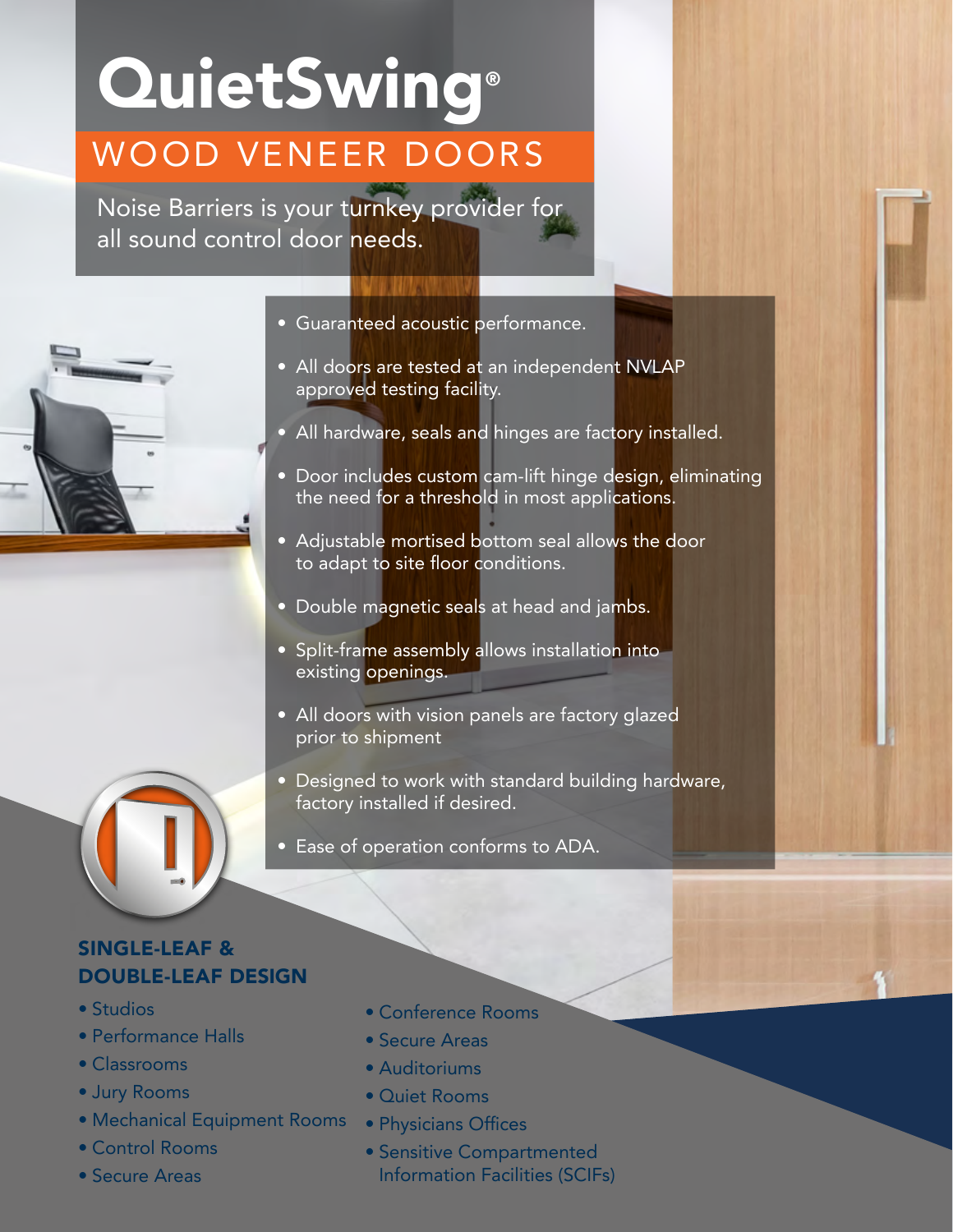ALL OUR DOOR AND FRAME COMPONENTS ARE SWING TESTED AS A COMPLETE ASSEMBLY PRIOR TO SHIPMENT.

- These are metal doors with wood veneer applied to the face of the doors. The frames are prime painted metal.
- Noise Barriers' Standard Wood Species of Veneer include: Anigre, Ash, Beech, Birch, Cedar, Cherry, Mahogany, Maple, Red Oak, White Oak, Pine and Spruce. Other species are available for special pricing.
- Standard veneer does not include Rotary Cut or Book Matching. These options are offered at an additional cost.
- Wood veneered doors need to be stored in a clean, dry area that is temperature (60 to 90 degrees F) and humidity (50% maximum) controlled. If doors are purchased un-sealed they must be sealed as soon as possible after receipt on the job site but no more than 2 days.
- Only the use of polyurethane, acrylic urethanes or lacquer finishes are acceptable. Water based stains are not acceptable. They will not degrade the adhesive used to bond the veneer to the metal door face.



\*ALX-51 (ALEXIS) FEATURES A CONCEALED HINGE

**SUPERIOR CRAFTSMANSHIP**  LARGE VARIETY OF COLOR OPTIONS